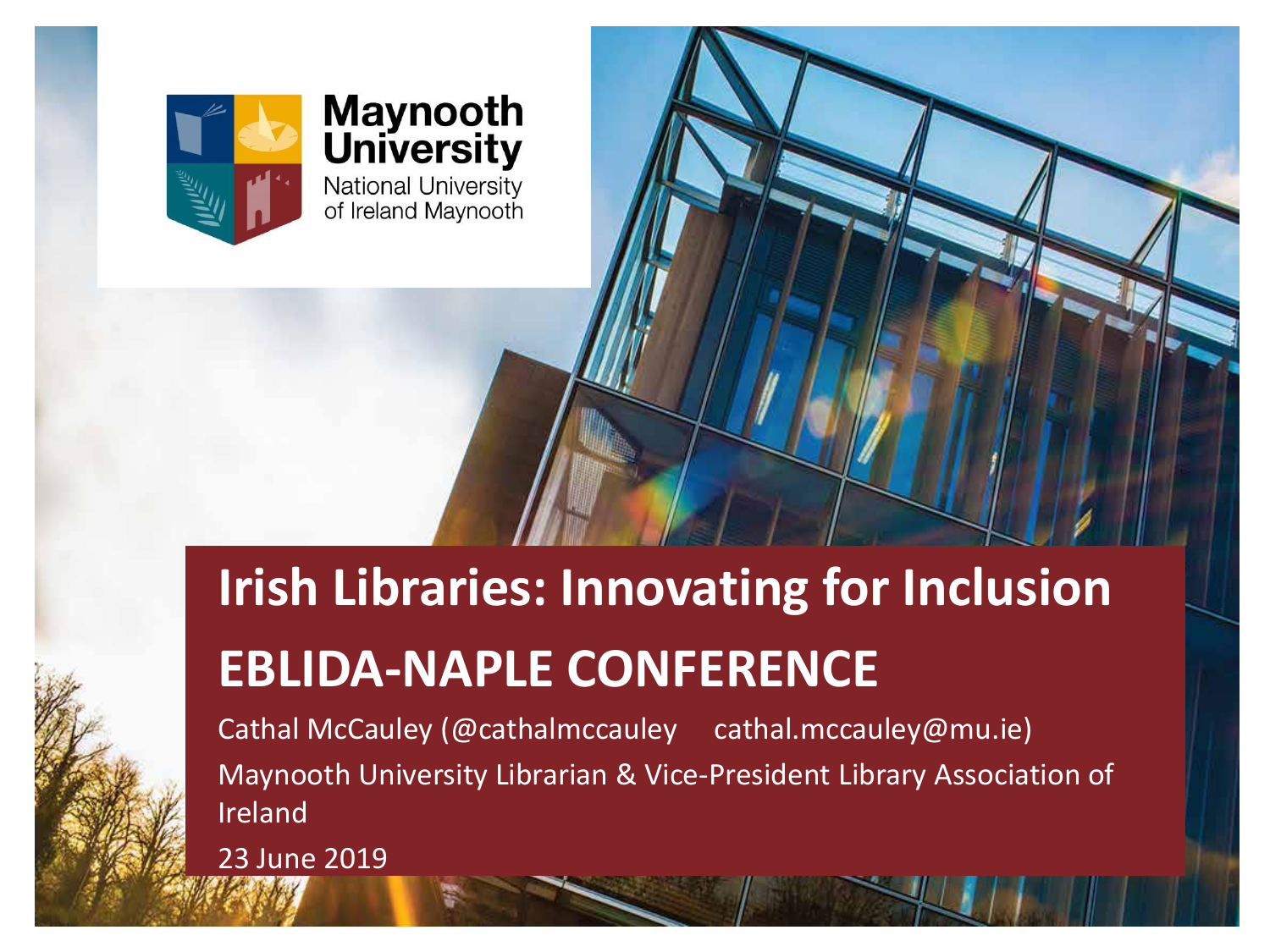

Equality **Equity** Equity Inclusivity

Image Source: http://www.theinclusionsolution.me/equityvs-equality-eliminating-opportunity-gapseducation/



**EBLIDA-NAPLE 2019**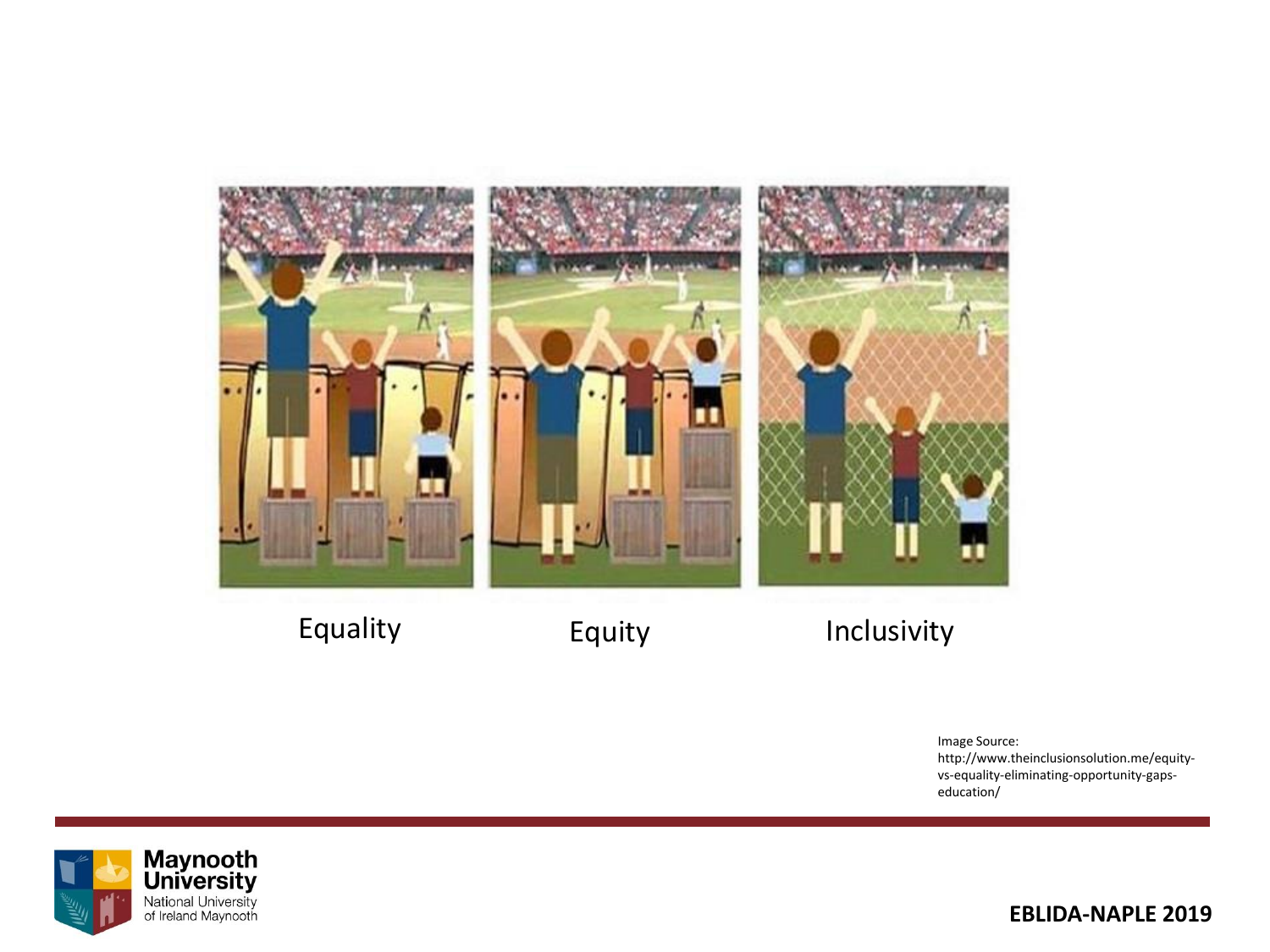# **Inclusion and Innovation key values for Irish Libraries**

"To promote change and social justice through access to knowledge and information " Wexford County Libraries

"Continue the Library's track record of being a pathfinder and/or pilot unit for initiatives that promote equality, diversity and inclusivity "

Maynooth University Library



**Our Public Libraries 2022**

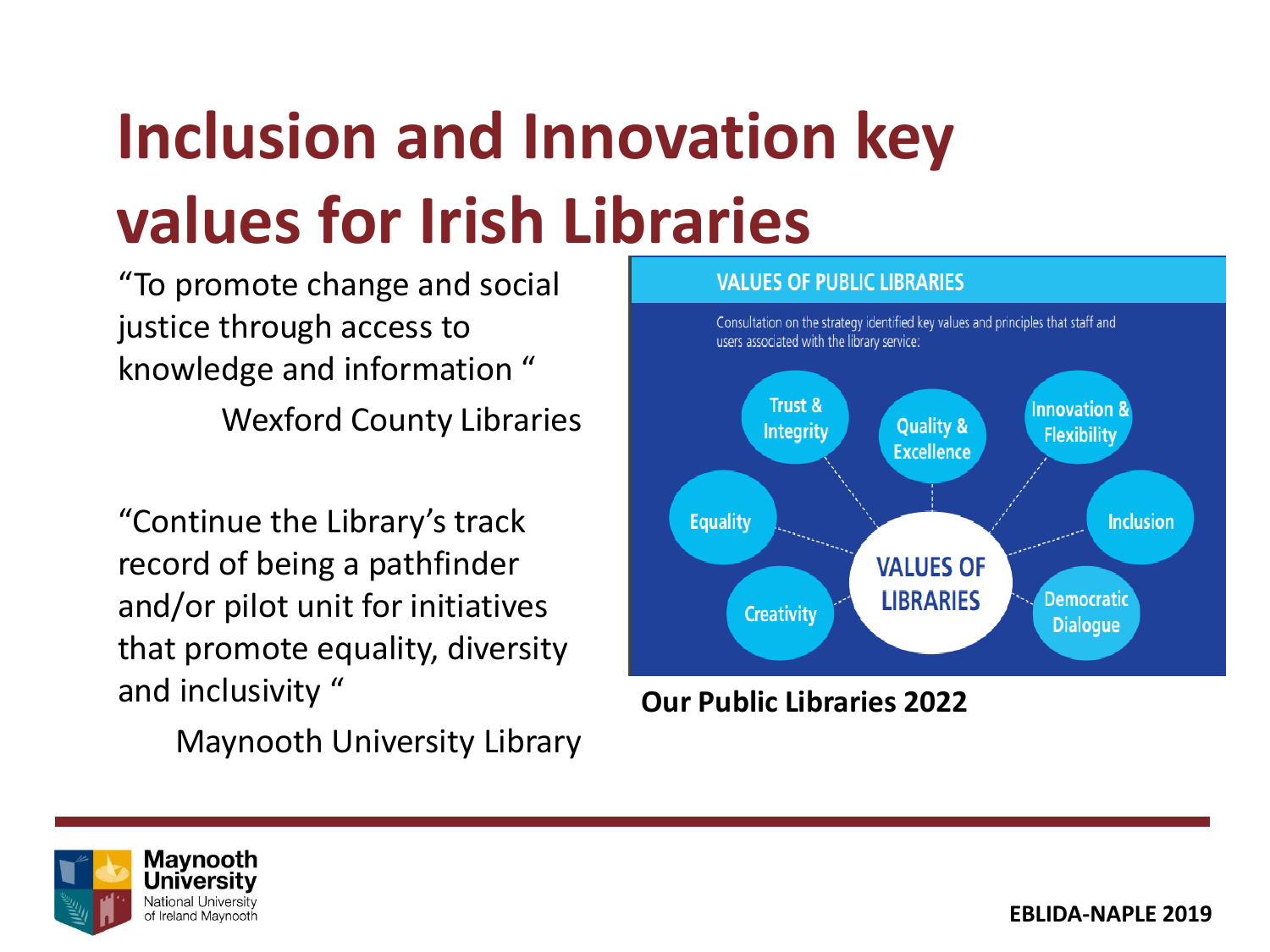## **Accessibility**

- $Free no$  public library fines since 2019, some universities
- Nationwide request and return
- House-bound services
- Mobile services with ramps!
- Accessible buildings
- Inclusive signage



[Image Source: https://www.independent.ie/regionals/newrossstandard/news/new](https://www.independent.ie/regionals/newrossstandard/news/new-chapter-for-library-36697597.html)chapter-for-library-36697597.html

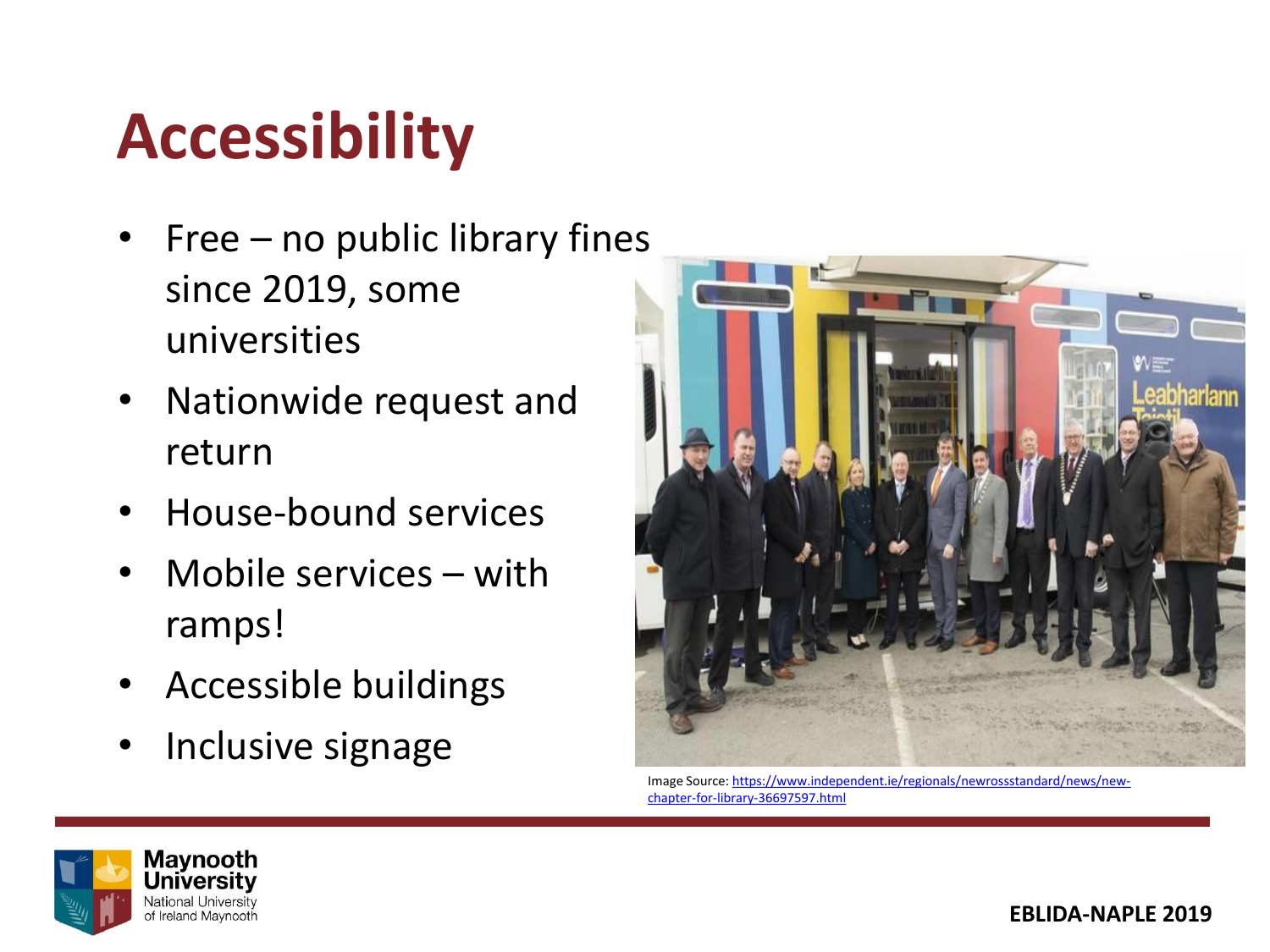## **Literacy Inclusion**

- **Fighting Words**
- Paired Reading Sessions
- Touch, Type, Read and Spell (TTRS) programmes
- Sister Majella McCarror **Introduction** and the Ogoni Struggle Ken Saro-Wiwa Archive Maialla McCart Ken Saro-Wiw
- Ready to Read Programmes
- **Sensory Books**



**EBLIDA-NAPLE 2019**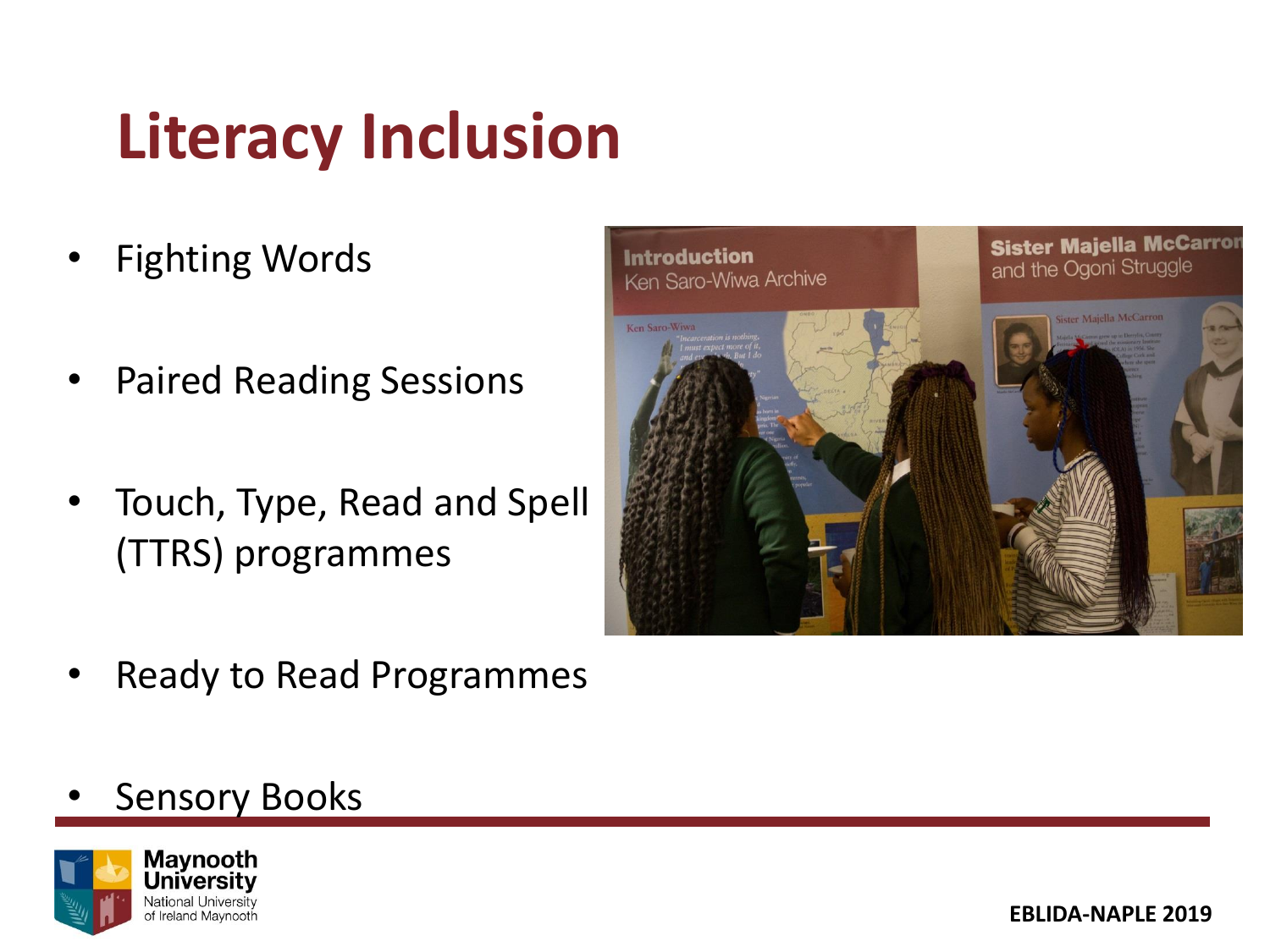### **Technology and Digital Inclusion**

- Accessible technology hearing loops, magnifiers etc
- Free Wifi/Internet access
- Device loans laptops, tablets, kindles, recorders etc
- Free 3 D printing
- Toys, Technology and Training (TTT) Programme
- Training and Skills Programmes e.g. Monaghan Makers **Monaghan Makers Community** Project





**)**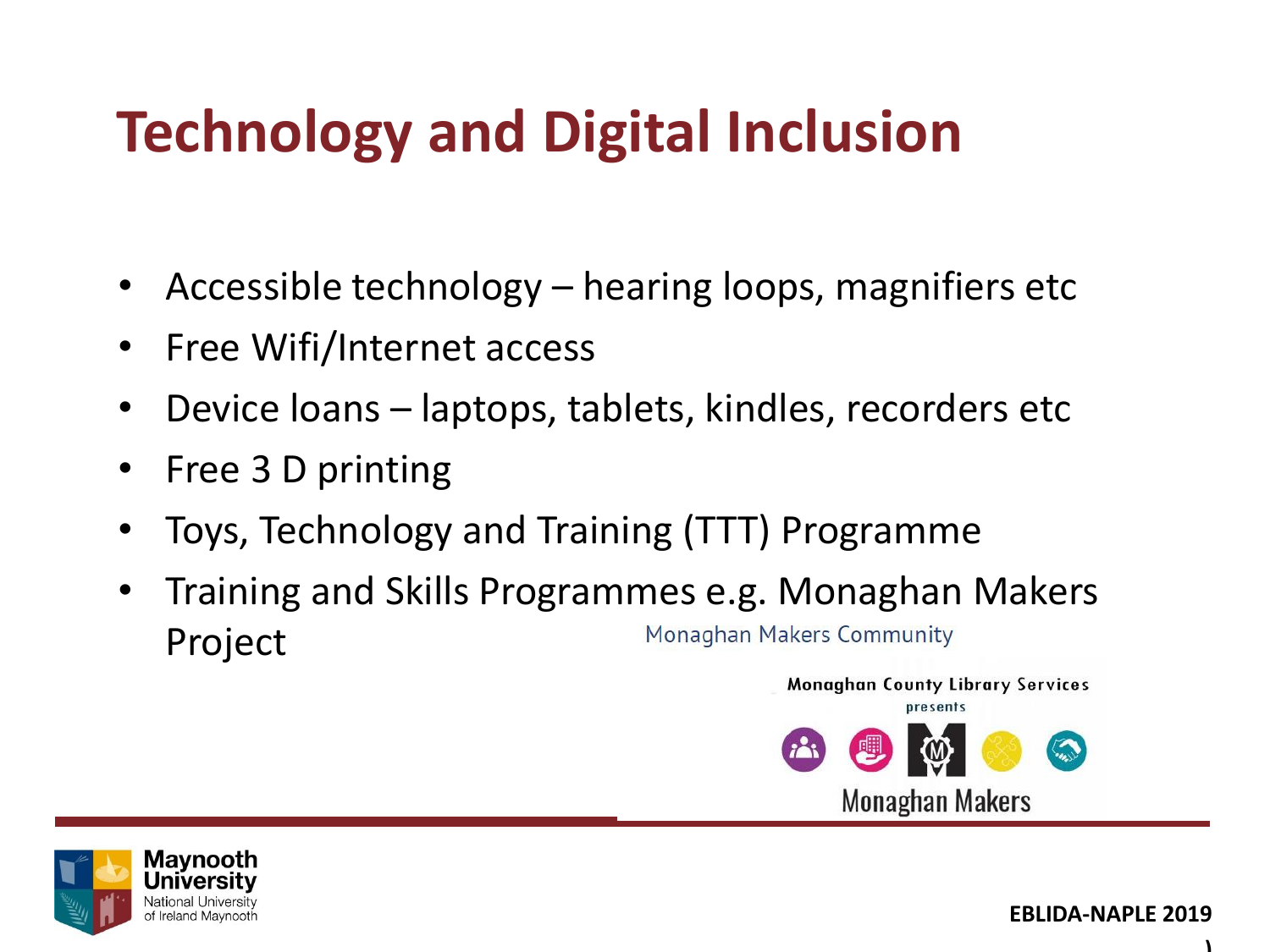## **Social Inclusion**

- Services for :
	- new communities
	- ASD inclusion
	- communities that were previously hidden or excluded
- Exhibitions highlighting our links with new communities

A Forgotten Polish Hero of the Great Irish Famine: Paul Strzelecki's Struggle to Save Thousands



**WHEN** Thursday, May 9, 2019 - 10:00

Friday, August 30, 2019 - 17:00



**EBLIDA-NAPLE 2019**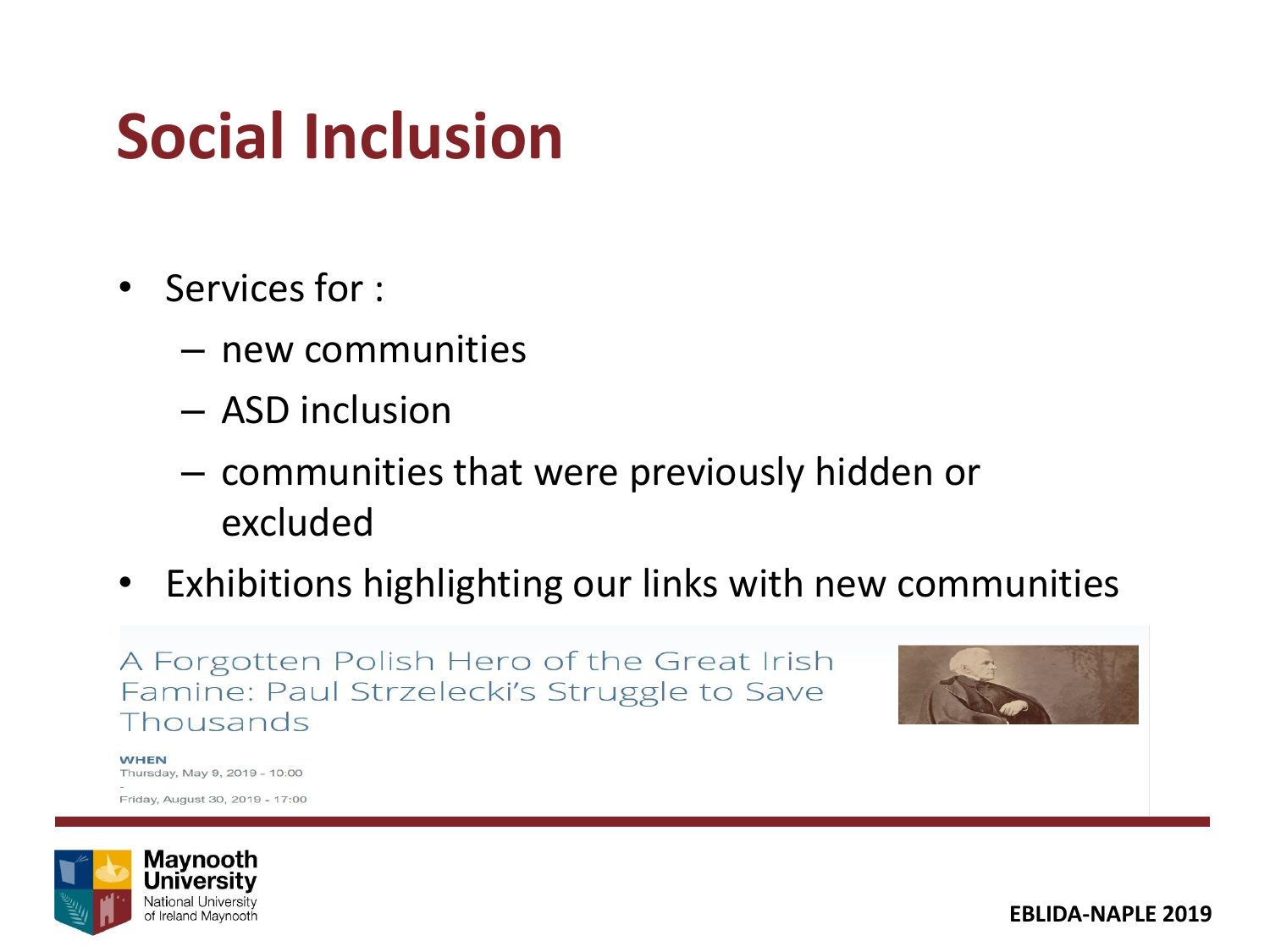## **Organisational Inclusion**

- Strategies e.g. NLI's Diversity & Inclusion Policy 2018- 2021 <https://www.nli.ie/en/diversity-and-inclusion.aspx>
- Staff training
- User Engagement
- Work Placement/Job Shadowing